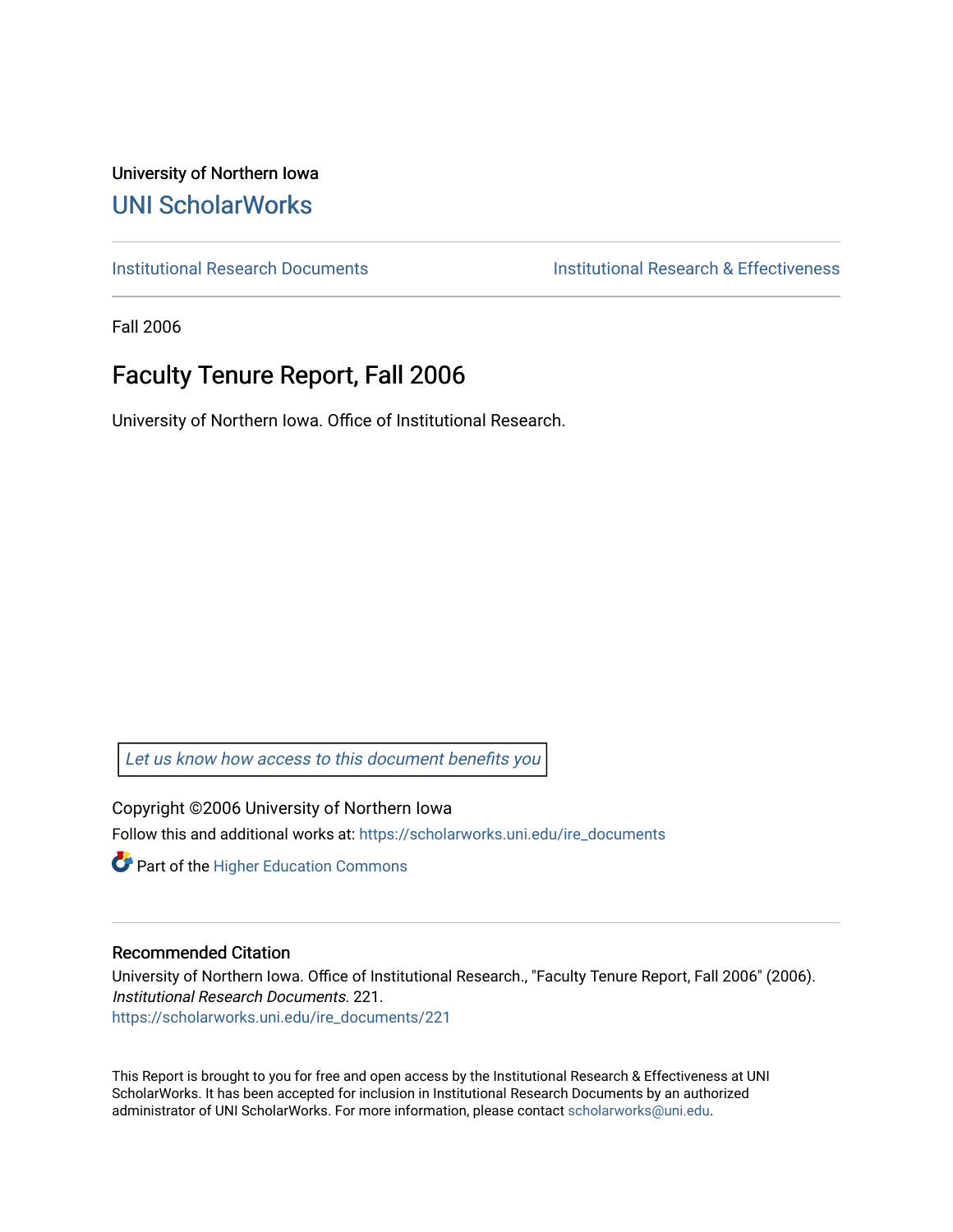#### **Tenured Faculty and Non-Tenured Faculty on Tenure Track Table 1University of Northern Iowa: Fall 2006**

|                                |           |    |    |           |   |           |            |      |   |        |   |          |   |    |           |           |    |        |    |       | % of                | % of    |
|--------------------------------|-----------|----|----|-----------|---|-----------|------------|------|---|--------|---|----------|---|----|-----------|-----------|----|--------|----|-------|---------------------|---------|
|                                |           |    |    | Assoc.    |   | Asst.     |            |      |   |        |   |          |   |    |           |           |    |        |    |       | <b>Tenure Track</b> | Total   |
| COLLEGE/DEPARTMENT             | Professor |    |    | Professor |   | Professor | Instructor | Male |   | Female |   | Minority |   |    | Full-time | Part-time |    | Totals |    |       | Faculty             | Faculty |
| <b>Business Administration</b> |           | ΝT |    |           |   |           | רוא        |      |   |        | N |          |   |    |           |           | N. |        | NΤ | Other | Tenured             | Tenured |
| Accounting                     | 2         | 0  | 4  | 0         |   |           |            | 6    |   |        |   |          |   | ĸ  |           |           |    | 8      |    | 5     | 80.0                | 53.3    |
| Economics                      | 4         | 0  | 6  | 0         | 0 |           | 0          | 9    |   |        |   |          |   | 10 |           | 0         |    | 10     |    | 2     | 90.9                | 76.9    |
| Finance                        | 4         | 0  |    |           | 0 |           | 0          | 6    |   |        |   |          |   | ิค |           |           |    | 6      | 2  | -3    | 75.0                | 54.5    |
| Management                     | 8         | 0  |    |           | 0 |           | 0          | 10   |   | 5      |   | 3        | 0 | 12 | 2         | 3         |    | 15     |    | 12    | 88.2                | 51.7    |
| Marketing                      | 3         | 0  |    |           | 0 |           |            | ٠h   |   |        |   |          |   | ี  |           |           |    | 6      | 3  | っ     | 66.7                | 54.5    |
| <b>College Total</b>           | 21        | 0  | 22 |           |   | 10        | 0          | 36   | 8 | 9      |   |          |   | 40 | 10        |           |    | 45     | 10 | -24   | 81.8                | 57.0    |

|                                                         |          |           |     |           |              |           |    |            |    |      |        |    |          |          |     |           |           |    |     |        |       | $%$ of              | % of    |
|---------------------------------------------------------|----------|-----------|-----|-----------|--------------|-----------|----|------------|----|------|--------|----|----------|----------|-----|-----------|-----------|----|-----|--------|-------|---------------------|---------|
|                                                         |          |           |     | Assoc.    |              | Asst.     |    |            |    |      |        |    |          |          |     |           |           |    |     |        |       | <b>Tenure Track</b> | Total   |
| COLLEGE/DEPARTMENT                                      |          | Professor |     | Professor |              | Professor |    | Instructor |    | Male | Female |    | Minority |          |     | Full-time | Part-time |    |     | Totals |       | Faculty             | Faculty |
| Education                                               |          | NT        |     | NΊ        |              | N1        |    | N٦         |    |      |        | Νl |          |          |     |           |           | N1 |     | N1     | Other | Tenured             | Tenured |
| Curriculum & Instruction                                | 8        | $\Omega$  | 14  |           | 3            |           |    |            |    |      | 18     |    | 4        | $\Omega$ | 26  |           |           | 0  | 29  | 4      | 9     | 87.9                | 69.0    |
| Educational Leadership, Counseling & Postsecondary Edu. | 3        | 0         |     |           | <sup>0</sup> | З         | O  | $\Omega$   | З  |      | 3      |    | 0        | $\Omega$ | 5   | 3         |           | o  | 6   | з      | 5     | 66.7                | 42.9    |
| Educational Psychology & Foundations                    | 3        | $\Omega$  | 12  | 0         | 2            | 4         | 0  | $\Omega$   | 12 | 0    | 5      |    |          | 0        | 15  | 4         |           |    |     | 4      |       | 81.0                | 68.0    |
| School of Health, Physical Education & Leisure Services | 13       | $\Omega$  | 10  | 0         | $\Omega$     | 10        | 4  | $\Omega$   | 14 | 5    | 13     | 5  |          | $\Omega$ | 24  | 10        | 3         | 0  | 27  | 10     | 19    | 73.0                | 48.2    |
| <b>Special Education</b>                                |          | $\Omega$  |     |           | $\Omega$     | 3         | 0  | $\Omega$   | 3  |      | 5.     |    | 0        |          | 8   | 3         | $\Omega$  | 0  | 8   | 3      | 4     | 72.7                | 53.3    |
| Teaching                                                |          | $\Omega$  | 4   |           |              |           | 8  | 3          | д  |      | 10     | 3  | $\Omega$ | 0        | 11  | 4         | 3         | 0  | 14  | 4      | 12    | 77.8                | 46.7    |
| Price Lab. School                                       | $\Omega$ | $\Omega$  |     | 0         | 2            |           | 21 | 3          | 8  |      | 17     |    |          | $\Omega$ | 21  | 3         |           |    | 25  | 3      | 22    | 89.3                | 50.0    |
| <b>College Total</b>                                    | 35       | 0         | -46 | 0         | 8            | 23        | 37 | 8          | 55 |      | 71     | 20 | 8        |          | 110 | 31        | 16        | 0  | 126 | 31     | 75    | 80.3                | 54.3    |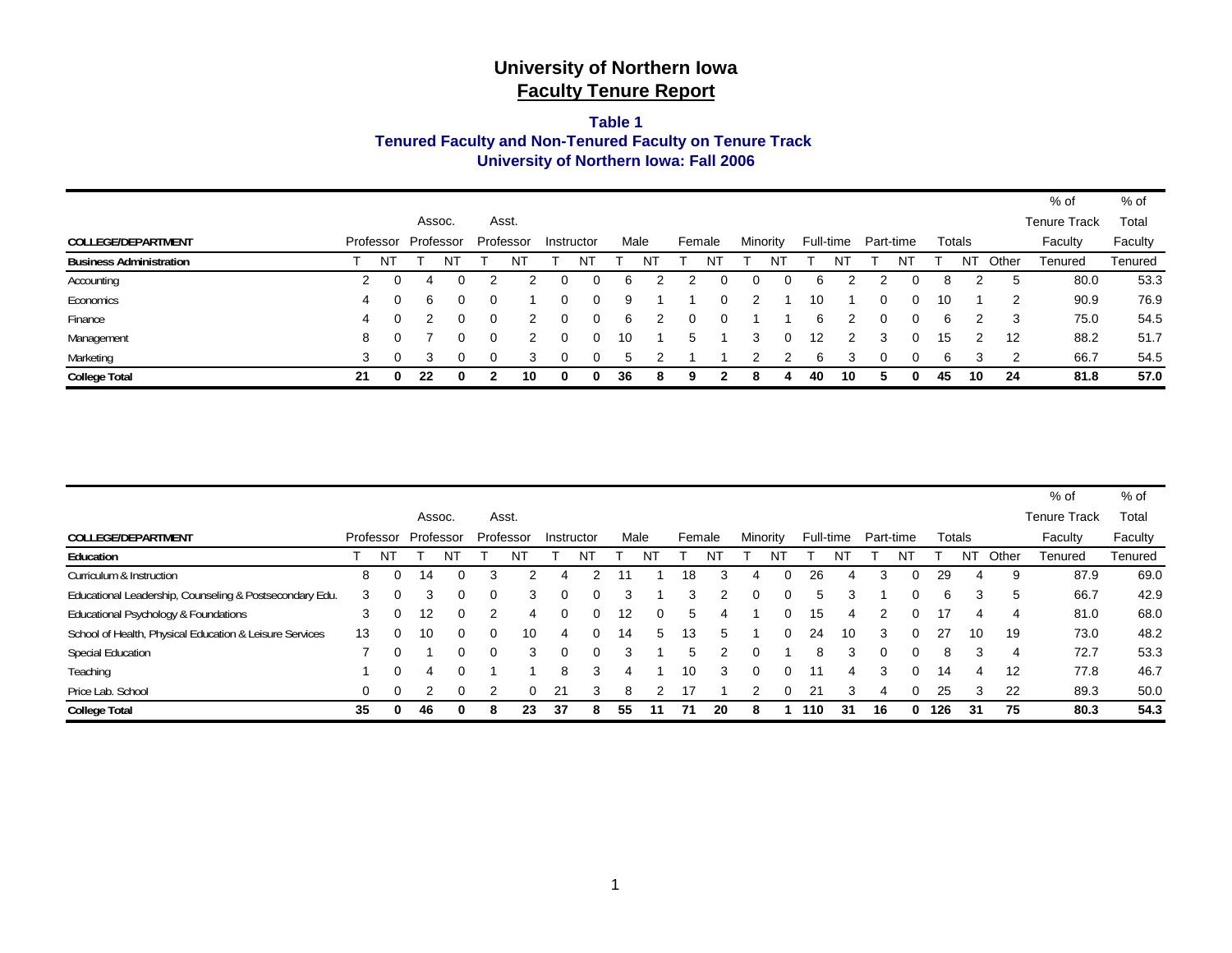#### **Tenured Faculty and Non-Tenured Faculty on Tenure Track Table 1 (Cont.) University of Northern Iowa: Fall 2006**

|                                 |           |          |           |   |          |           |   |            |      |    |        |          |          |    |           |    |           |          |     |          |       | % of                | % of    |
|---------------------------------|-----------|----------|-----------|---|----------|-----------|---|------------|------|----|--------|----------|----------|----|-----------|----|-----------|----------|-----|----------|-------|---------------------|---------|
|                                 |           |          | Assoc.    |   |          | Asst.     |   |            |      |    |        |          |          |    |           |    |           |          |     |          |       | <b>Tenure Track</b> | Total   |
| <b>COLLEGE/DEPARTMENT</b>       | Professor |          | Professor |   |          | Professor |   | Instructor | Male |    | Female |          | Minority |    | Full-time |    | Part-time |          |     | Totals   |       | Faculty             | Faculty |
| <b>Humanities and Fine Arts</b> |           | N.       |           | N |          | N1        |   | N          |      | N  |        | NT       |          | N1 |           | N  |           | NT       |     | NT       | Other | Tenured             | Tenured |
| Art                             | 10        | $\Omega$ | 3         | 0 |          |           |   |            | я    |    |        |          |          |    | 13        |    |           |          | 13  | 3        | 6     | 81.3                | 59.1    |
| <b>Communication Studies</b>    | 9         |          | 11        | 0 | $\Omega$ | 3         | 0 | $\Omega$   | 6    |    | 14     |          | 3        |    | 18        | 3  | 2         | $\Omega$ | 20  | 3        | 10    | 87.0                | 60.6    |
| <b>Communicative Disorders</b>  | 3         | $\Omega$ | 3         | 0 | $\Omega$ | $\Omega$  | 0 | $\Omega$   | 4    | 0  |        |          | 0        | 0  | 6         | 0  | $\Omega$  | 0        | 6   | $\Omega$ | 6     | 100.0               | 50.0    |
| English Language & Literature   | 8         |          | 11        | 0 |          |           | 0 | $\Omega$   | 14   | 2  | 6      | 5.       | 3        | 0  | 19        |    |           | 0        | 20  |          | 12    | 74.1                | 51.3    |
| Modern Languages                | 4         |          |           | 0 | $\Omega$ | 3         | 0 | 0          | 3    |    | 8      |          |          |    | 10        | 3  |           |          |     | 3        | 6     | 78.6                | 55.0    |
| School of Music                 | 10        | ∩        | 10        | 0 |          | 6         | 0 |            | 15   | 5  | 6      |          |          | 3  | 21        |    |           |          | 21  |          | 24    | 75.0                | 40.4    |
| Philosophy & Religion           | 4         | $\Omega$ |           | 0 | $\Omega$ | 2         | ი | $\Omega$   | 6    | 2  | 5      |          |          | 0  | 11        | 2  | $\Omega$  |          | 11  | 2        | 2     | 84.6                | 73.3    |
| Theatre                         | 4         | $\Omega$ | 5         | 0 | ∩        |           | 0 | 0          | 5    |    | 4      | $\Omega$ | 0        | 0  | 9         |    | ∩         |          | 9   |          | 3     | 90.0                | 69.2    |
| <b>College Total</b>            | 52        | 0        | 57        | 0 |          | 24        | 0 |            | 62   | 14 | 49     | 12       | 11       | 6  | 107       | 26 |           | 0        | 111 | 26       | 69    | 81.0                | 53.9    |

|                           |           |          |           |    |          |           |            |          |      |    |          |               |          |    |    |           |           |   |    |          |       | % of                | % of    |
|---------------------------|-----------|----------|-----------|----|----------|-----------|------------|----------|------|----|----------|---------------|----------|----|----|-----------|-----------|---|----|----------|-------|---------------------|---------|
|                           |           |          | Assoc.    |    |          | Asst.     |            |          |      |    |          |               |          |    |    |           |           |   |    |          |       | <b>Tenure Track</b> | Total   |
| <b>COLLEGE/DEPARTMENT</b> | Professor |          | Professor |    |          | Professor | Instructor |          | Male |    | Female   |               | Minority |    |    | Full-time | Part-time |   |    | Totals   |       | Faculty             | Faculty |
| <b>Natural Sciences</b>   |           | NT       |           | NT |          | NT        |            | NT       |      |    |          | N             |          | NT |    |           |           | N |    | NT       | Other | Tenured             | Tenured |
| Biology                   | 12        | $\Omega$ | 10        | 0  | 0        |           |            | $\Omega$ | 13   | 5  | 9        |               |          |    | 20 |           | 2         |   | 22 |          | 6     | 75.9                | 62.9    |
| Chemistry                 |           | $\Omega$ | 4         |    |          | 3         |            | 0        | 10   | 2  |          |               |          |    |    | 3         |           |   | 12 | 3        | 2     | 80.0                | 70.6    |
| <b>Computer Science</b>   | 2         | $\Omega$ | 5         | 0  | $\Omega$ |           |            | $\Omega$ | 6    |    |          |               |          | 0  |    | 2         | 0         |   |    | 2        |       | 77.8                | 70.0    |
| Earth Science             | 6         | $\Omega$ |           | 0  | 0        |           | O          | $\Omega$ | 8    | 0  |          |               |          | 0  | 8  |           |           |   | 9  | $\Omega$ | 3     | 100.0               | 75.0    |
| Industrial Technology     | 8         | $\Omega$ |           |    | 0        | 8         |            | 0        |      | 5  | $\Omega$ |               |          | 5  | 10 | 8         |           |   | 11 | 8        |       | 57.9                | 42.3    |
| Mathematics               | 6         | $\Omega$ | 10        | 0  | 0        | 8         |            | 0        | 13   | 3  | 3        | $\mathcal{L}$ | 4        | 2  | 14 | 8         | 2         |   | 16 | 8        | 8     | 66.7                | 50.0    |
| Physics                   | 4         | $\Omega$ |           |    | $\Omega$ |           |            | $\Omega$ |      | າ  | O        |               |          | 0  |    |           | $\Omega$  |   |    | າ        |       | 77.8                | 70.0    |
| <b>College Total</b>      | 45        | 0        | 38        |    |          | 30        | 0          | 0        | 68   | 19 | 16       | -11           | 12       | 9  | 77 | 30        |           |   | 84 | 30       | 28    | 73.7                | 59.2    |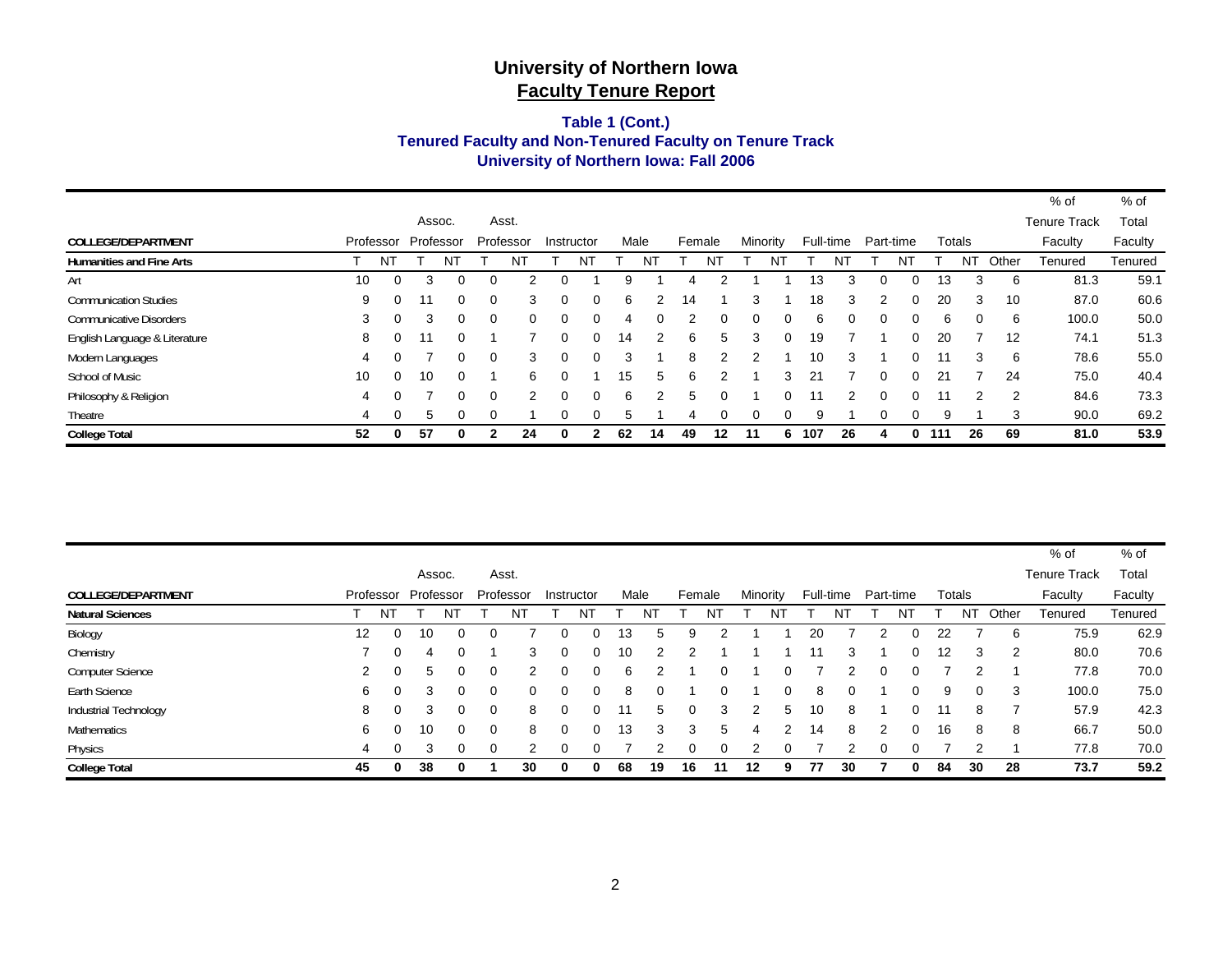#### **Tenured Faculty and Non-Tenured Faculty on Tenure Track University of Northern Iowa: Fall 2006 Table 1 (Cont.)**

|                                        |    |           |           |        |          |           |   |            |      |    |        |              |          |          |    |           |           |   |    |        |       | % of                | % of    |
|----------------------------------------|----|-----------|-----------|--------|----------|-----------|---|------------|------|----|--------|--------------|----------|----------|----|-----------|-----------|---|----|--------|-------|---------------------|---------|
|                                        |    |           |           | Assoc. |          | Asst.     |   |            |      |    |        |              |          |          |    |           |           |   |    |        |       | <b>Tenure Track</b> | Total   |
| COLLEGE/DEPARTMENT                     |    | Professor | Professor |        |          | Professor |   | Instructor | Male |    | Female |              | Minority |          |    | Full-time | Part-time |   |    | Totals |       | Faculty             | Faculty |
| Social and Behavioral Sciences         |    | -N1       |           | N      |          | N         |   | N          |      |    |        |              |          | N        |    |           |           |   |    | N1     | Other | Tenured             | Tenured |
| Design, Family & Consumer Sciences     |    | 0         | 4         |        |          | з         | 0 |            |      |    |        |              |          |          | ิค |           |           |   | 6  | 3      | 8     | 66.7                | 21.4    |
| Geography                              | 3  | $\Omega$  | 6         | 0      | $\Omega$ |           | 0 | $\Omega$   | 8    |    |        | <sup>0</sup> |          | $\Omega$ | g  |           |           | 0 | 9  |        | 3     | 90.0                | 20.0    |
| History                                |    | $\Omega$  | 13        |        | ∩        |           | o | 0          | 15   | 0  | 5      |              |          | 0        | 20 |           | $\Omega$  |   | 20 | 2      | 5     | 90.9                | 22.2    |
| <b>Political Science</b>               | 4  |           | 4         | 0      | $\Omega$ | 6         | 0 | $\Omega$   | 8    | 4  |        |              |          |          | 8  | 6         | ∩         |   | 8  | 6      | 2     | 57.1                | 42.9    |
| Psychology                             | 6  |           | 6         |        |          | 6         | 0 | ∩          | 6    | 6  | 6      |              |          | $\Omega$ | 10 | 6         |           |   | 12 |        | 2     | 63.2                | 40.0    |
| Social Work                            | 5  |           | 4         |        | $\Omega$ | 3         | o | 0          | 6    | 0  | 3      | з            | 0        | 0        | 9  |           | ∩         |   | 9  | 3      | 3     | 75.0                | 33.3    |
| Sociology, Anthropology, & Criminology | 5  |           | 6         |        |          | 8         |   | 0          | 6    | 5  |        |              |          |          | 11 | 8         |           |   |    | 8      | 5     | 57.9                | 38.1    |
| <b>College Total</b>                   | 31 | 0         | 43        |        |          | 28        | 0 | 0          | 52   | 17 | 23     | 13           |          |          | 73 | 29        |           |   | 75 | 30     | 28    | 71.4                | 56.4    |

|                  |     |          |       |                     |    |           |            |    |        |    |        |      |          |              |            |    |                     |    |        |         |       | % of                | % of    |
|------------------|-----|----------|-------|---------------------|----|-----------|------------|----|--------|----|--------|------|----------|--------------|------------|----|---------------------|----|--------|---------|-------|---------------------|---------|
|                  |     |          |       | Assoc.              |    | Asst.     |            |    |        |    |        |      |          |              |            |    |                     |    |        |         |       | <b>Tenure Track</b> | Total   |
|                  |     |          |       | Professor Professor |    | Professor | Instructor |    | Male   |    | Female |      | Minority |              |            |    | Full-time Part-time |    | Totals |         |       | Faculty             | Faculty |
|                  |     | NT       |       | NT                  |    | ΝI        |            | NT |        | N٦ |        | N1   |          | NT           |            | NT |                     | NT |        | N1      | Other | Tenured             | Tenured |
| Library          |     | $\Omega$ | 11    | $\Omega$            |    |           |            |    |        | 2  | 8      |      |          | $\mathbf{0}$ | 14         | 3  |                     | 0  | 15     | 3       | -0    | 83.3                | 83.3    |
| Total            | 4   | 0        | -11   | 0                   | 0  |           | 0          | 2  |        | 2  | 8      |      |          | $\bf{0}$     | 14         | 3  |                     | 0  | 15     | 3       | 0     | 83.3                | 83.3    |
|                  |     |          |       |                     |    |           |            |    |        |    |        |      |          |              |            |    |                     |    |        |         |       |                     |         |
| UNIVERSITY TOTAL | 188 |          | 0 217 | $\mathbf{2}$        | 14 | 116       | - 37       |    | 12 280 | 71 | 176    | - 59 | -47      |              | 23 421 129 |    | -35                 |    |        | 456 130 | - 224 | 77.8                | 56.3    |

\*University of Northern Iowa Instructional Staff Data supplied by Information Technology Services.

Report Prepared by Office of Institutional Research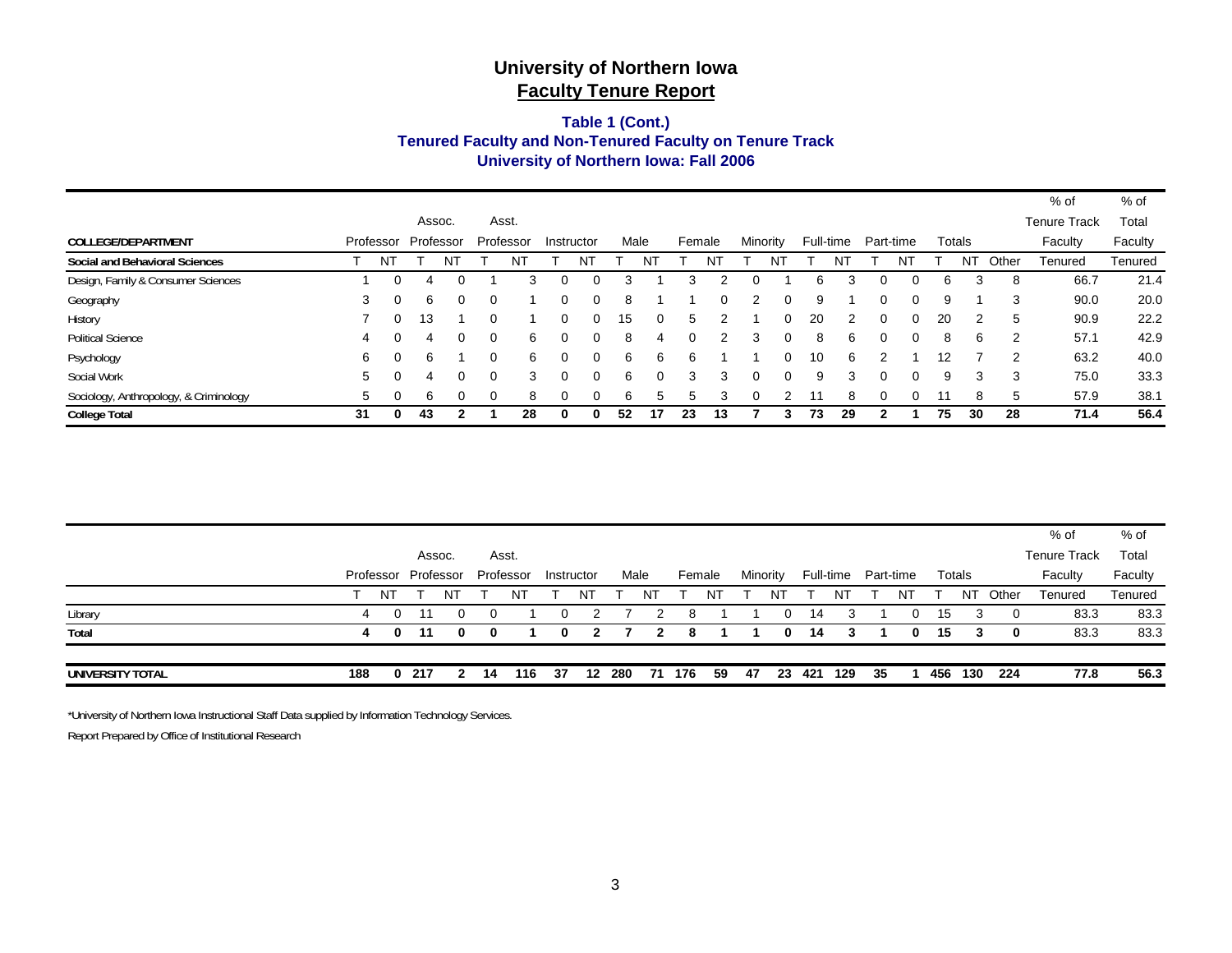#### **University of Northern Iowa: Fall 2006 Faculty Not on Tenure Track Table 2**

|                                |           |           | Other      |      |        |          |           |           |       |
|--------------------------------|-----------|-----------|------------|------|--------|----------|-----------|-----------|-------|
| COLLEGE/DEPARTMENT             | Adjunct/  | Visiting/ | Non-Tenure |      |        |          |           |           |       |
| <b>Business Administration</b> | Temporary | Term      | Track      | Male | Female | Minority | Full-time | Part-time | Total |
| Accounting                     |           |           | 0          | 3    |        |          |           |           |       |
| Economics                      |           |           | 0          | 0    |        |          | ົ<br>∠    | 0         |       |
| Finance                        |           |           | $\Omega$   |      |        |          |           |           |       |
| Management                     | 9         |           | $\Omega$   | 8    | 4      |          | 4         | o         | 12    |
| Marketing                      |           |           | 0          |      |        |          |           |           |       |
| <b>College Total</b>           | 18        |           | 0          | 14   | 10     |          | 9         | 15        | 24    |

|                                                         |           |              | Other      |      |        |          |           |           |       |
|---------------------------------------------------------|-----------|--------------|------------|------|--------|----------|-----------|-----------|-------|
| COLLEGE/DEPARTMENT                                      | Adjunct/  | Visiting/    | Non-Tenure |      |        |          |           |           |       |
| Education                                               | Temporary | Term         | Track      | Male | Female | Minority | Full-time | Part-time | Total |
| Curriculum & Instruction                                |           | $\mathbf{p}$ | $\Omega$   |      |        | 0        | 5         |           |       |
| Educational Leadership, Counseling & Postsecondary      |           |              | 0          |      |        | 0        |           |           |       |
| Educational Psychology & Foundations                    |           |              |            |      |        | 0        | 0         |           |       |
| School of Health, Physical Education & Leisure Services | 16        |              | 0          | 8    | 11     | າ        | 11        | 8         | 19    |
| <b>Special Education</b>                                |           |              |            | 3    |        | 0        | 0         |           |       |
| Teaching                                                |           |              |            | 5    |        |          | 4         |           | 12    |
| Price Lab. School                                       |           | 10           |            | 5    | 17     |          | 17        |           | 22    |
| <b>College Total</b>                                    | 54        | 21           |            | 26   | 49     |          | 38        | 37        | 75    |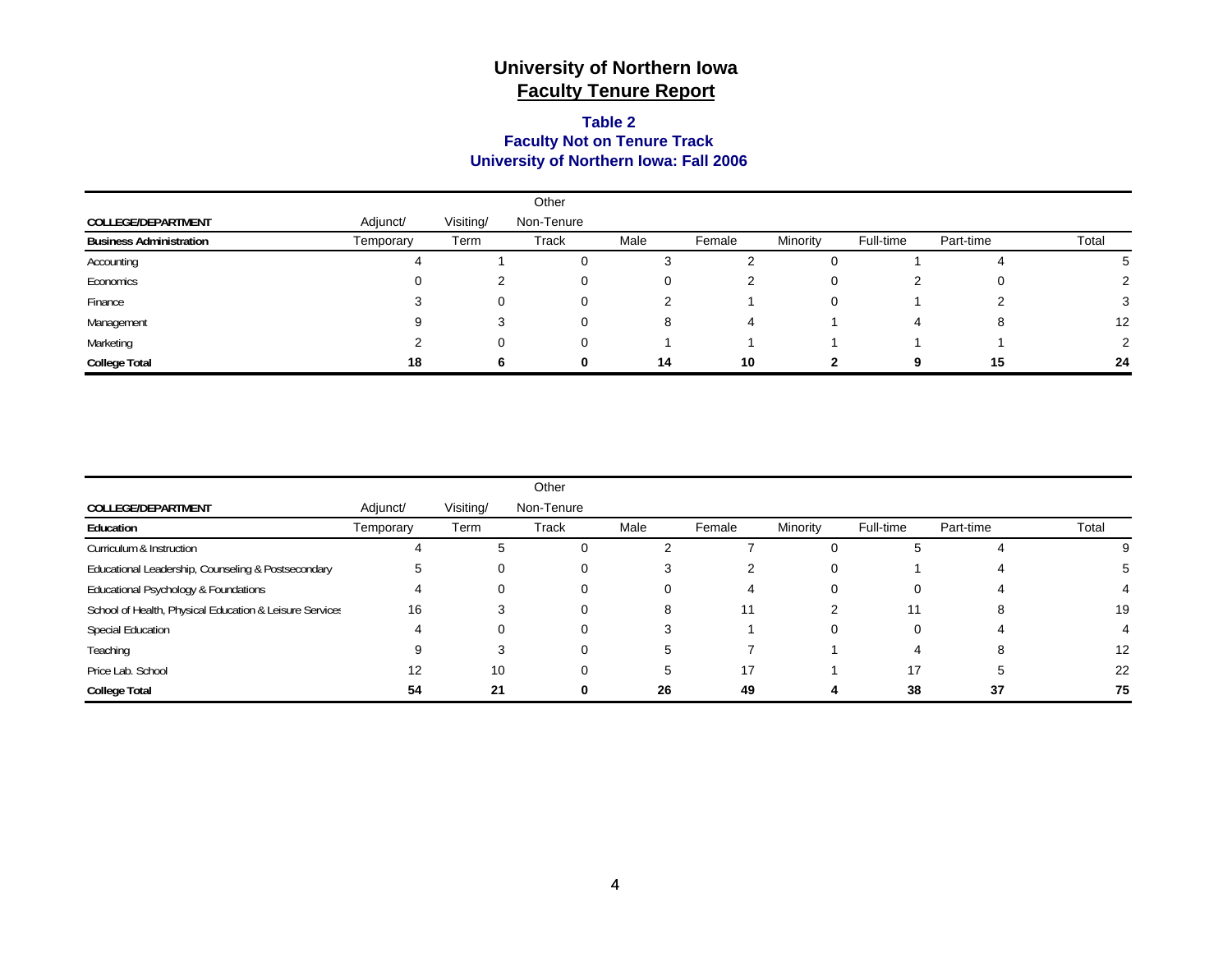#### **University of Northern Iowa: Fall 2006 Faculty Not on Tenure Track Table 2 (Cont.)**

|                                 |                   |           | Other      |      |        |          |           |           |       |
|---------------------------------|-------------------|-----------|------------|------|--------|----------|-----------|-----------|-------|
| <b>COLLEGE/DEPARTMENT</b>       | Adjunct/          | Visiting/ | Non-Tenure |      |        |          |           |           |       |
| <b>Humanities and Fine Arts</b> | Temporary         | Term      | Track      | Male | Female | Minority | Full-time | Part-time | Total |
| Art                             |                   |           | 0          | 3    |        | 0        | 0         |           | 6     |
| <b>Communication Studies</b>    |                   |           |            |      | 6      |          | 4         |           | 10    |
| <b>Communicative Disorders</b>  |                   |           | 0          | 2    |        | 0        | っ         |           | 6     |
| English Language & Literature   | $12 \overline{ }$ |           |            | 6    | 6      |          | 3         |           | 12    |
| Modern Languages                |                   |           |            |      | 4      |          |           |           | 6     |
| School of Music                 | 21                | 3         | $\Omega$   | 13   | 11     | 0        | 8         | 16        | 24    |
| Philosophy & Religion           |                   |           | ∩          | 2    | 0      | 0        |           |           |       |
| Theatre                         |                   |           |            |      |        |          | 0         |           |       |
| <b>College Total</b>            | 60                |           |            | 34   | 35     |          | 20        | 49        | 69    |

|                         |           |           | Other      |      |        |          |           |           |       |
|-------------------------|-----------|-----------|------------|------|--------|----------|-----------|-----------|-------|
| COLLEGE/DEPARTMENT      | Adjunct/  | Visiting/ | Non-Tenure |      |        |          |           |           |       |
| <b>Natural Sciences</b> | Temporary | Term      | Track      | Male | Female | Minority | Full-time | Part-time | Total |
| Biology                 |           |           | $\Omega$   | 0    | 6      | 0        |           |           |       |
| Chemistry               |           |           | 0          | 0    |        | 0        |           |           |       |
| <b>Computer Science</b> |           | 0         | $\Omega$   |      |        | 0        | 0         |           |       |
| Earth Science           |           | 0         | 0          | 2    |        | 0        |           |           |       |
| Industrial Technology   |           | 0         | 0          | 5    | ົ      |          | 0         |           |       |
| Mathematics             |           | $\Omega$  | $\Omega$   | 3    | 5      |          | 2         | 6         |       |
| Physics                 |           | 0         | $\Omega$   |      |        |          |           | 0         |       |
| <b>College Total</b>    | 25        |           | 0          | 12   | 16     | 3        |           | 21        | 28    |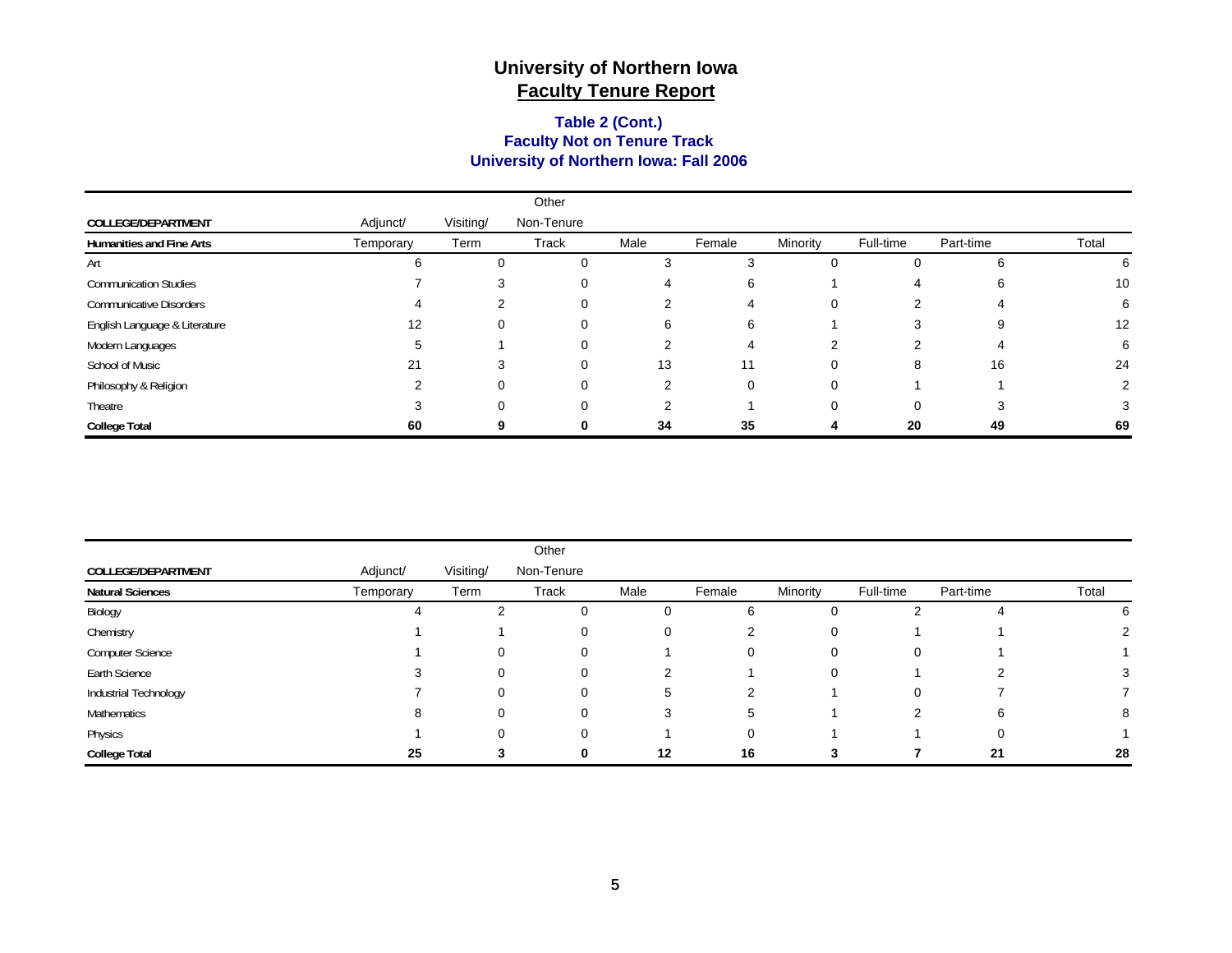#### **University of Northern Iowa: Fall 2006 Faculty Not on Tenure Track Table 2 (Cont.)**

|                                        |           |           | Other      |      |        |              |           |           |       |
|----------------------------------------|-----------|-----------|------------|------|--------|--------------|-----------|-----------|-------|
| <b>COLLEGE/DEPARTMENT</b>              | Adjunct/  | Visiting/ | Non-Tenure |      |        |              |           |           |       |
| Social and Behavioral Sciences         | Temporary | Term      | Track      | Male | Female | Minority     | Full-time | Part-time | Total |
| Design, Family & Consumer Sciences     |           | 0         | 0          |      |        |              |           |           | 8     |
| Geography                              |           | 0         | 0          |      |        | O            | O         |           |       |
| History                                |           | 0         | $\Omega$   |      |        | $\mathbf{0}$ | 0         |           |       |
| <b>Political Science</b>               |           | 0         |            | ົ    | 0      | 0            | 0         |           |       |
| Psychology                             |           | 0         | 0          |      |        |              | 0         |           |       |
| Social Work                            |           |           | $\Omega$   | ົ    |        |              | ⌒         |           |       |
| Sociology, Anthropology, & Criminology |           | 0         | 0          | 3    | ົ      |              | ⌒         |           |       |
| <b>College Total</b>                   | 27        |           | $\Omega$   | 14   | 14     |              |           | 23        | 28    |

|                  |           |           | Other      |      |        |          |           |           |       |
|------------------|-----------|-----------|------------|------|--------|----------|-----------|-----------|-------|
|                  | Adjunct/  | Visiting/ | Non-Tenure |      |        |          |           |           |       |
|                  | Temporary | Term      | Track      | Male | Female | Minority | Full-time | Part-time | Total |
| Library          |           |           |            |      |        |          |           |           |       |
| Total            |           | o         | 0          |      |        |          | 0         |           | 0     |
| UNIVERSITY TOTAL | 184       | 40        |            | 100  | 124    | 14       | 79        | 145       | 224   |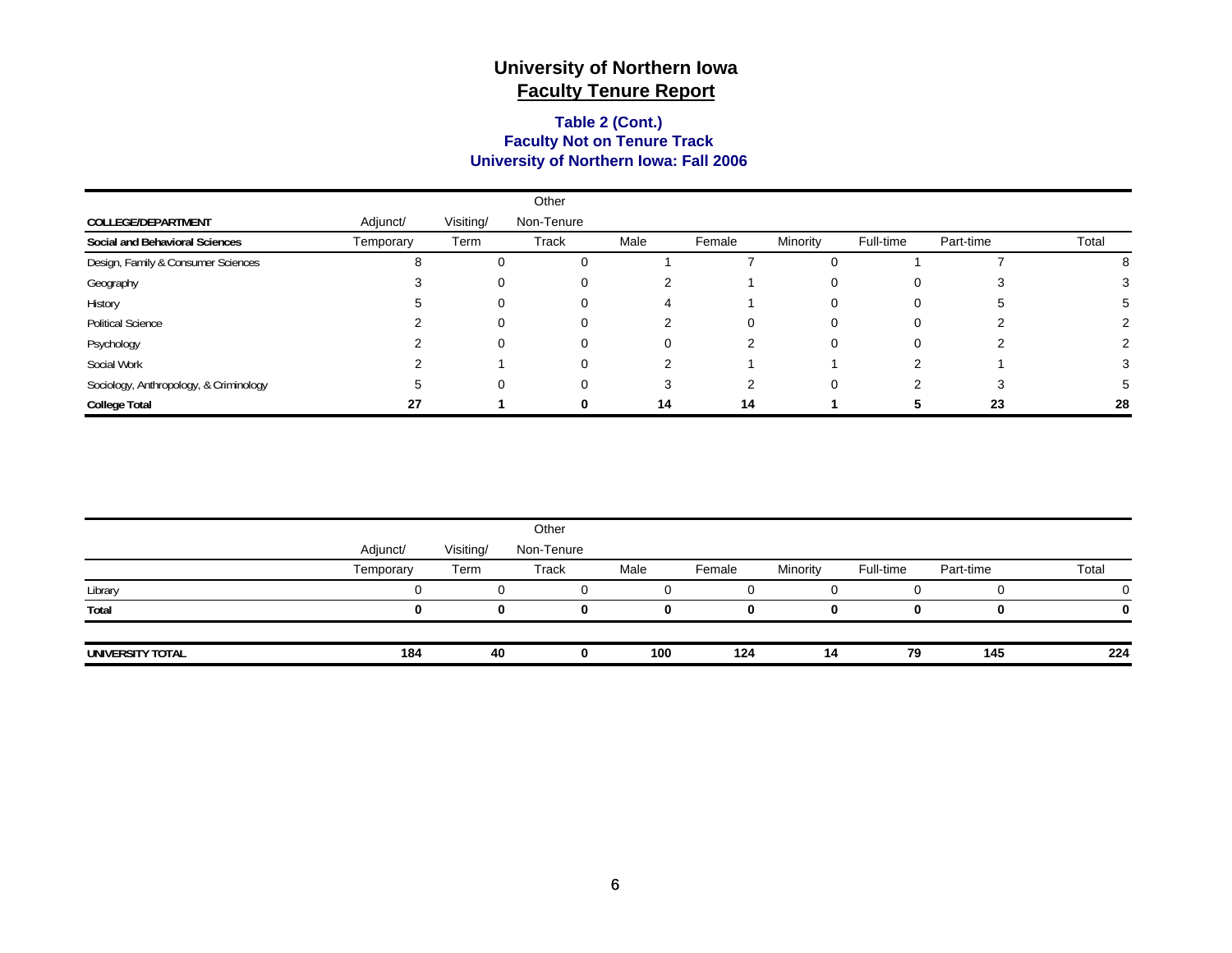#### **Table 3 Faculty by Tenure Status and Rank University of Northern Iowa: Fall 2006**

|                            |         |        |                     |           |          |          | %         | %        |  |
|----------------------------|---------|--------|---------------------|-----------|----------|----------|-----------|----------|--|
|                            |         | On     | Not on Tenure Track |           |          |          | Tenured   | Tenured  |  |
|                            |         | Tenure | Adjunct/            | Visiting/ |          |          | of Tenure | of All   |  |
| <b>Faculty Rank</b>        | Tenured | Track  | Temporary           | Term      | Other    | Total    | Eligible  | Faculty  |  |
| Professor                  | 188     | 0      | 3                   |           | 0        | 192      | 100.0     | 97.9     |  |
| <b>Associate Professor</b> | 217     | 2      | 0                   | 0         | 0        | 219      | 99.1      | 99.1     |  |
| <b>Assistant Professor</b> | 14      | 116    | 5                   |           | 0        | 136      | 10.8      | 10.3     |  |
| Instructor                 | 37      | 12     | 176                 | 38        | 0        | 263      | 75.5      | 14.1     |  |
| Lecturer/Other             | 0       | 0      | 0                   | 0         | $\Omega$ | $\Omega$ | 0         | $\Omega$ |  |
| <b>University Total</b>    | 456     | 130    | 184                 | 40        | 0        | 810      | 77.8      | 56.3     |  |

\*Non-tenure track faculty are not eligible for consideration for the award of tenure. An appointment can be made for either a full-time

or part-time workload and for a fixed term or terms. The faculty rank is normally an instructor.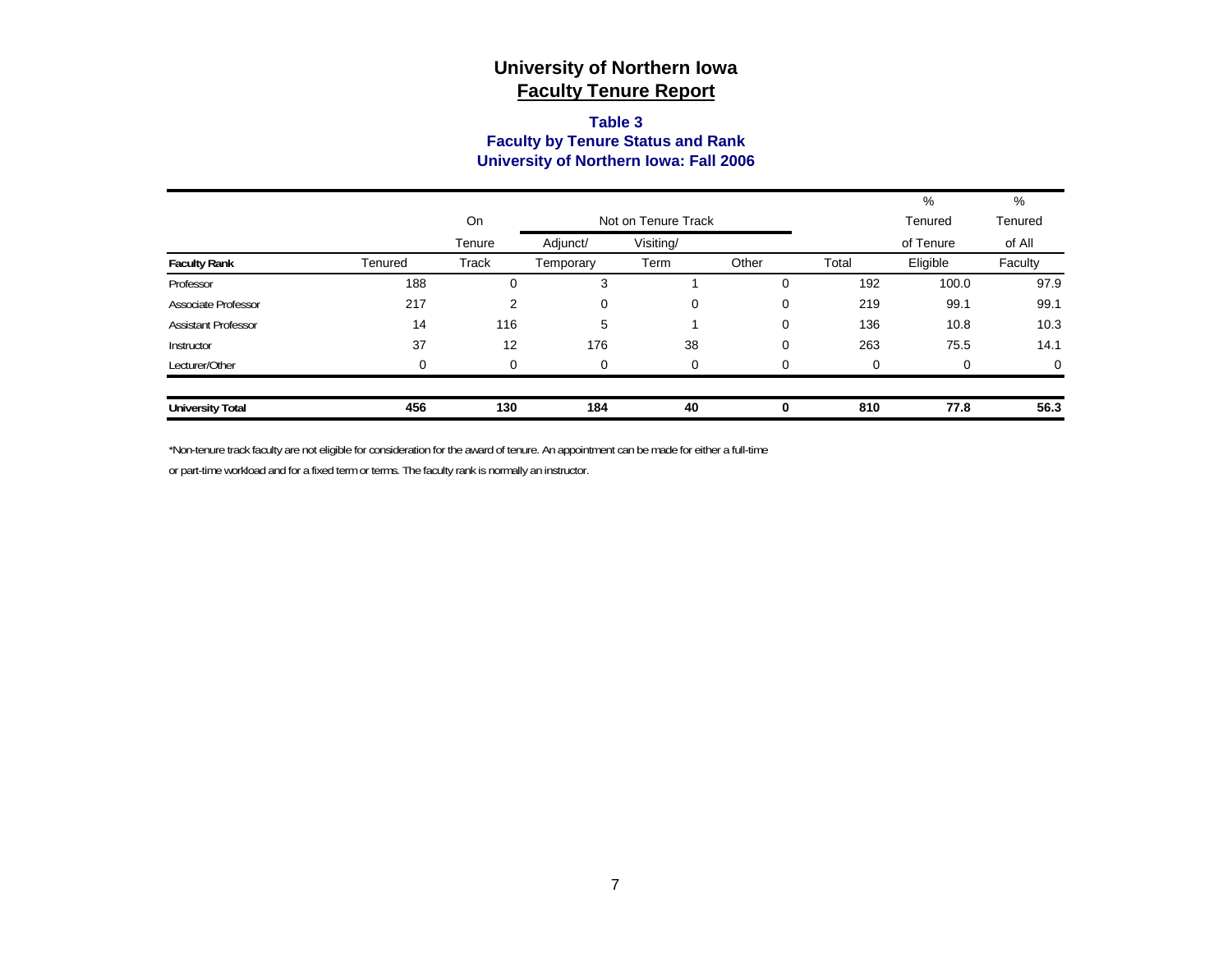#### **Table 4**

### **Faculty by Gender and Ethnic Group University of Northern Iowa: Fall 2006**

|                                        | American | Asian/Pacific | Black/African | Hispanic/ | White or  |  |
|----------------------------------------|----------|---------------|---------------|-----------|-----------|--|
| <b>Faculty Gender and Ethnic Group</b> | Indian   | Islander      | American      | Latino    | Caucasian |  |
| Male                                   |          | 34            | ں ا           |           | 394       |  |
| Female                                 |          | 16            |               |           | 332       |  |
| <b>University Total</b>                |          | 50            | 16            | 13        | 726       |  |